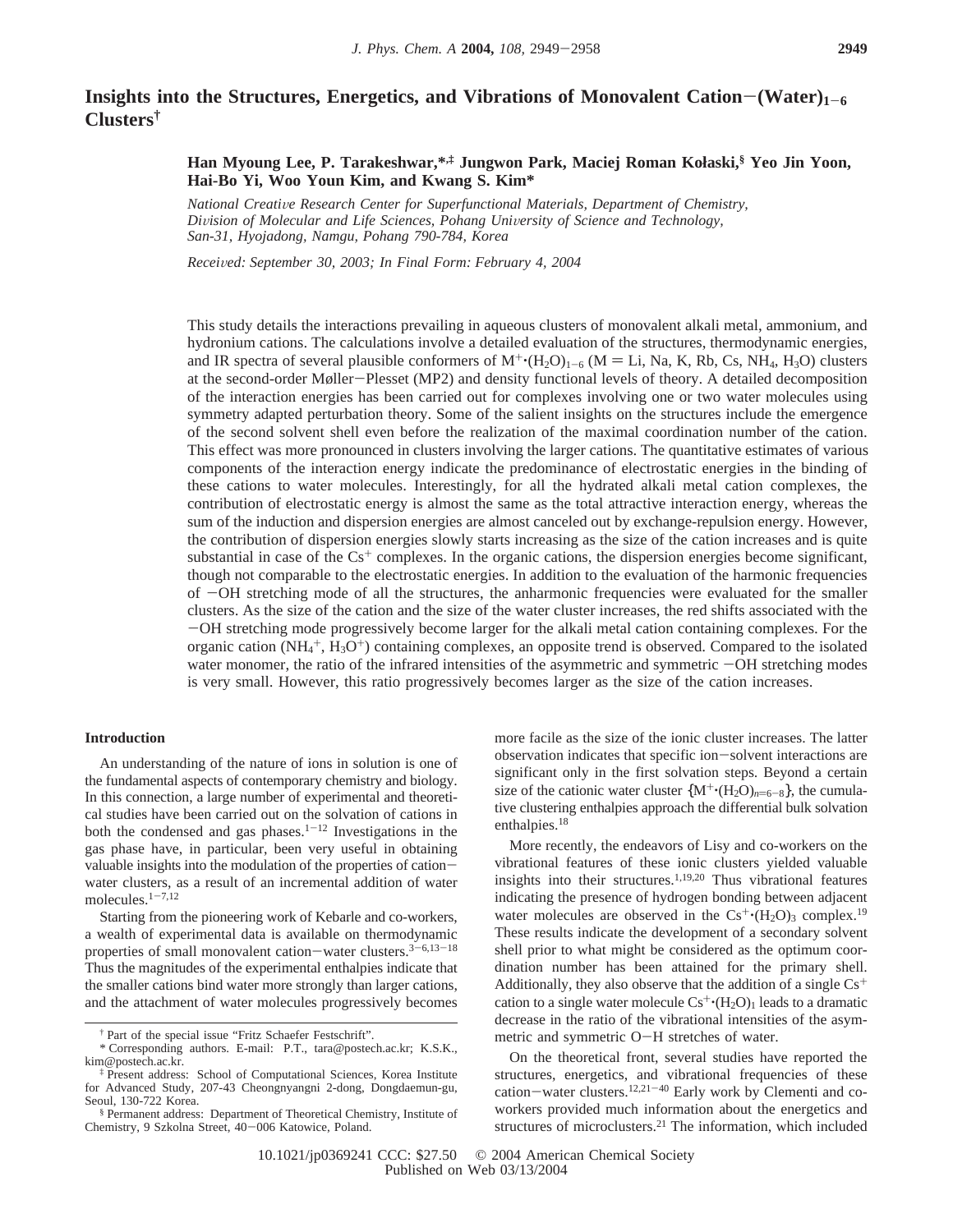the effect of temperature, indicated that the pair additive approximations were quite substantial for these small complexes. The advent of fast computers and the accompanying developments in ab initio correlated methodologies revolutionized the theoretical description of these cationic water clusters. Apart from the evaluation of structures of small-sized cationic water clusters, several groups have obtained fairly accurate estimates of the interaction enthalpies.  $24-31$  However, a question that most theoretical groups have sought to answer is how the solvent molecules build up about the cation in distinct shells. Though it is well-known that a certain number of solvent molecules attach intimately to the core cation, the reasons for the formation of a new solvent shell are not very clear. Though early theoretical investigations have conjectured that steric repulsions promote the formation of the secondary solvent shell, it was noted in an earlier study from our group that entropy effects cause the  $C_1$  form of Na<sup>+</sup>·(H<sub>2</sub>O)<sub>6</sub> (five waters are coordinated to the Na<sup>+</sup> cation in the primary shell) to be more preferred over the  $D_{2d}$  form (only four waters are coordinated to the Na<sup>+</sup> cation in the primary shell) at room temperature.<sup>30</sup>

In previous studies from our group, the structures and energetics of small-sized water clusters of Na<sup>+</sup>, K<sup>+</sup>, and Ag<sup>+</sup> cations were evaluated using ab initio methods.<sup>27-31,40</sup> Apart from providing a good agreement of the calculated and experimentally determined enthalpies, the calculations on the  $K^+(H_2O)_{1-6}$  clusters yielded interesting insights into coordination numbers and the corresponding energetic stabilities. Thus, in the penta- and hexa-hydrated clusters, relatively small energetic differences existed between structures exhibiting cation coordination numbers of 4, 5, and 6. The recent calculations on  $\text{Ag}^+(H_2O)_{1-6}$  clusters highlighted the role of theoretical methodology in the evaluation of coordination numbers.40 Thus, although calculations using the second-order Møller-Plesset (MP2) theory yielded structures exhibiting a cation coordination number of 4, calculations carried out using density functional theory yielded a cation coordination number of 2. Given the above discussion, it becomes apparent that theoretical prediction of the coordination number is to a large extent dependent on the kind of theoretical methodology employed. Therefore, for ab initio calculations of complexes containing the larger cations, at least the MP2 or equivalent levels of theory should be employed.

Before we progress any further, it is useful to reiterate that several competing and cooperative interactions contribute to the properties of these solvated cations in the condensed phase.<sup>12,41</sup> In these small cation-water clusters, the structures would result from a competition between hydrogen bonding and ionic interactions.12,41 The strength of both these interactions, to a large extent, depends on the relative magnitudes of the attractive intermolecular energy components, viz., electrostatic, inductive, dispersive, and the repulsive exchange energies.42 In a number of recent studies carried out in our group on weakly bound intermolecular complexes, we had highlighted the utility of quantitative estimates of both attractive and repulsive interaction energy components, in obtaining detailed insights into the nature of the intermolecular interaction prevailing in those complexes.<sup>43-50</sup>

Given the absence of such detailed investigations for any of these cation-water complexes, it would be useful to carry out similar calculations on these complexes. Such a study would enable one to obtain quantitative estimates of each of the interaction energy terms, and as a consequence, establish their role in the structural manifestations of these cation-water cluster complexes. Therefore, we initially carried out detailed geometry optimizations on several structures of these cation-water cluster complexes. Most of the initial structures were obtained from previous theoretical studies. $24-34$  In the case of the penta- and hexa-hydrated complexes, we carried out new searches for several other low-lying energy conformers. After ascertaining that the optimized lowest energy structures were genuine minima by evaluating the vibrational frequencies, we carried out a detailed decomposition of the interaction energies using perturbation theory. Given the availability of gas-phase experimental frequencies for the O-H stretch region of some of these complexes, we have also evaluated the anharmonic vibrational frequencies.51-<sup>54</sup> To provide a comprehensive understanding of these intermolecular interactions, the present investigations also included calculations on the water cluster complexes of the ammonium  $(NH_4^+)$  and hydronium  $(H_3O)^+$  ions. The calculations on the water clusters of  $NH_4^+$  and  $H_3O^+$  were carried out to highlight the salient similarities/differences in the interactions of metal and organic monocations with varying sizes of water clusters. Apart from providing a detailed insight into the nature of ion-solvation, the present investigations should also be useful in understanding the intricacies of molecular recognition and the de novo design of novel molecular systems and functional materials.12,41,55-<sup>58</sup>

### **Methods**

Given the aims of this study, we employ both supermolecular (SM) variational and perturbational methods in the investigation of these cation-water clusters.43,59 The former method was employed to carry out the geometry optimizations and evaluate the vibrational frequencies.<sup>60</sup> Most of the SM calculations were carried out at the MP2 level of theory using the augmented correlation consistent (aug-cc-pVDZ) basis set for water and both the hydronium  $(H_3O^+)$ , and ammonium  $(NH_4^+)$  cations.<sup>61</sup> In the case of metal ions, we employed the correlation consistent (cc-pVDZ) basis set for both  $Li^+$  and  $Na^+.61$  In case of the  $K^+$ ,  $Rb<sup>+</sup>$ , and  $Cs<sup>+</sup>$  ions, we used the energy-adjusted Stuttgart ECPs, and added d exponents to the K  $(0.48)$ , Rb  $(0.24)$ , and Cs  $(0.19)$ valence bases (henceforth, we refer to them as Stuttgart basis sets).62 Because one of the referees asked us to elaborate on the role of basis sets in case of the interactions involving larger cations, we also carried out additional calculations using the Feller's miscellaneous pCVDZ basis set for  $K^+$ ,  $27,63$  and the Hay–Wadt and Christiansen's ECPs for Rb<sup>+</sup> and Cs<sup>+</sup>.<sup>64–66</sup> To<br>illustrate the role of basis sets on the magnitudes of each illustrate the role of basis sets on the magnitudes of each individual energy component, the energy decompositions were carried out using the aug-cc-pVTZ basis set for water and ammonium cation. Though the cc-pVTZ basis set was used for Li<sup>+</sup> and Na+, Feller's miscellaneous CVTZ basis sets were used for  $K^{+,27,63,67}$  To aid the discussion of the results, the basis set of water is used to represent the basis set of the complex. Thus a calculation carried out at the MP2 level using the aug-cc $pVDZ$  basis set for water and the cc-pVDZ basis for  $Li<sup>+</sup>$  is denoted as MP2/aug-cc-pVDZ. We also carried out density functional theory (DFT) calculations using the B3LYP functional (Becke's three parameter hybrid functional coupled with the Lee-Yang-Parr correlation functional).68 In interactions involving the  $NH_4^+$  and  $H_3O^+$  cations, a 50% basis set superposition error (BSSE) correction was made to reproduce more realistic experimental values.30,43 No BSSE corrections were made for the hydrated alkali-metal ions, because these binding energies tend to be underestimated at the MP2/aug-cc-pVDZ level. Similar observations were made by Feller and co-workers in their study of the water cluster complexes of alkali metal cations.27 The zero point vibrational energy (ZPE) and thermodynamic corrections were carried out using the frequencies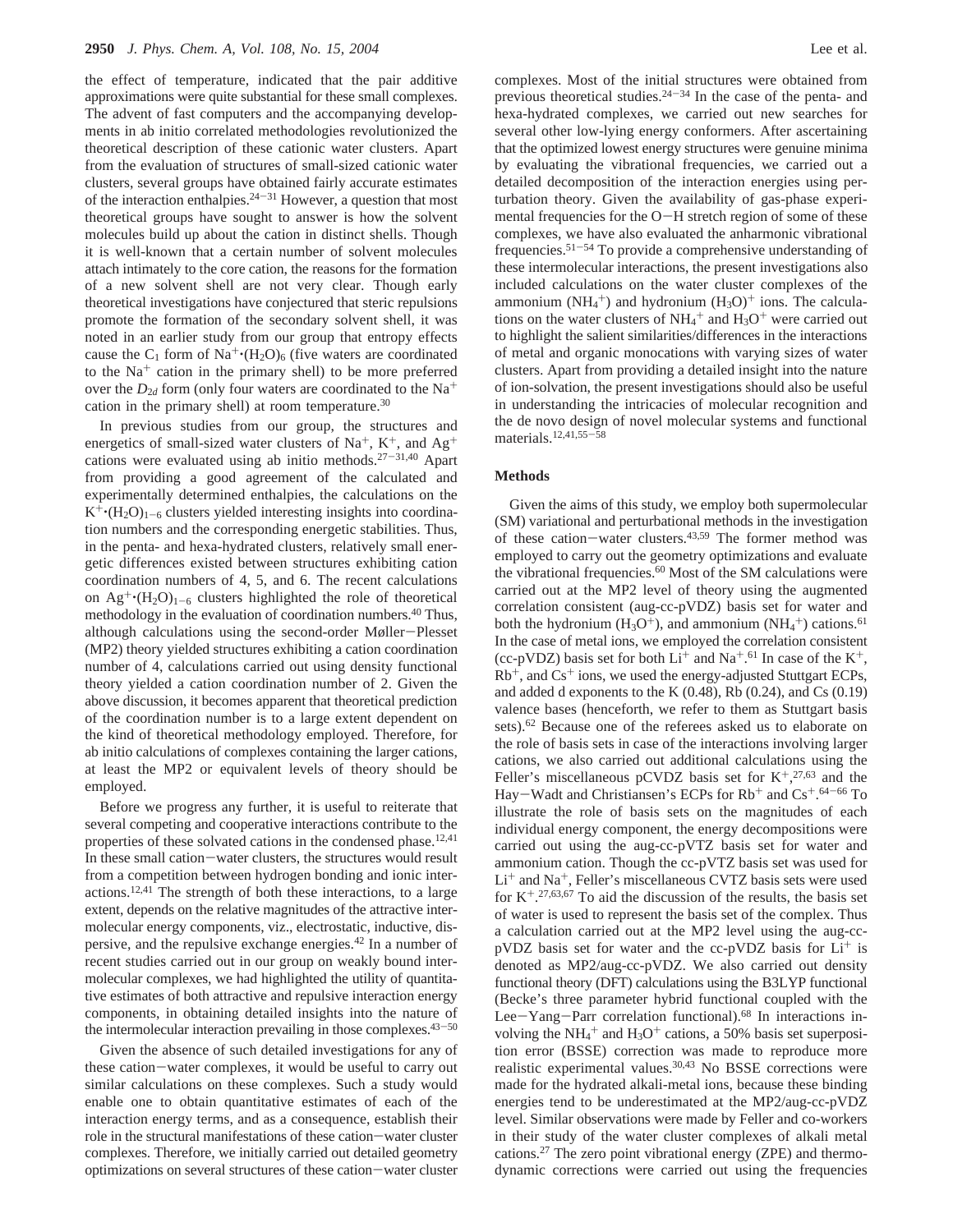

**Figure 1.** Calculated lowest energy structures of  $M^+(H_2O)_{1-6}$  (M = Li, Na, K, Rb, Cs, NH<sub>4</sub>, H<sub>3</sub>O) at 0 K.

evaluated at the B3LYP level. Because several earlier studies have indicated that MP2 and B3LYP results are comparable to those obtained using the computationally arduous coupled cluster calculations, we have desisted from carrying out the same.27

Even though the SM method is conceptually and computationally simple, it does not offer detailed insight into the forces responsible for the interaction. However, the perturbation method enables one to obtain a physical picture of the interactions prevailing between the various complex monomers. $69-71$ This is because in the SM method, the interaction energy is evaluated as the difference of the energy of the complex and the energy of the isolated monomers. However, in perturbational calculations, the interaction energy is obtained as a sum of the individual electrostatic, exchange, dispersion, and induction energies. In the present study, we employed the symmetry adapted perturbation theory (SAPT) method to evaluate the magnitude of each interaction energy component. All the calculations were carried out using the optimized geometries (obtained from SM calculations) of the complexes. The SAPT interaction  $(E_{int})$  is given by

$$
E_{\text{int}} = E_{\text{elst}}^{(1)} + E_{\text{exch}}^{(1)} + E_{\text{ind}}^{(2)} + E_{\text{exch-ind}}^{(2)} + E_{\text{exch-diap}}^{(2)} + \delta_{\text{int}}^{HF} (1)
$$

where  $E_{\text{elst}}^{(1)}$  is the electrostatic energy of the monomers with the unperturbed electron distribution,  $E_{\text{exch}}^{(1)}$  is their first-order valence repulsion energy due to the Pauli exclusion principle,  $E_{\text{ind}}^{(2)}$  stands for the second-order energy gain resulting from the induction interaction,  $E_{\text{exch-ind}}^{(2)}$  represents the repulsion change due to the electronic cloud deformation,  $E_{\text{disp}}^{(2)}$  is the second-order dispersion energy,  $E_{\text{exch-disp}}^{(2)}$  denotes the secondorder correction for a coupling between the exchange-repulsion and the dispersion interaction, and  $\delta_{int}^{HF}$  includes the higher order induction and exchange corrections. The exchange terms were evaluated at the coupled cluster singles and doubles level of theory. Because BSSE effects are explicitly included when the SAPT interaction energies are evaluated, a comparison of the BSSE corrected supermolecular interaction energy and the SAPT interaction energy ( $E_{int}$ ) is appropriate.

To aid the discussion of the results, we have collected all similar interaction energy terms and represent the SAPT interaction energy (*E*int) as a sum of electrostatic (*E*es), induction (*E*ind), dispersion (*E*disp), and exchange (*E*exch) terms. Given the size of the systems investigated and the level of theory employed in this study to evaluate the various energy components, it was not feasible to evaluate the computationally demanding higher order components ( $n \leq 3$ ). Hence, one should expect a slight deviation of the total interaction energies evaluated using SAPT and SM calculations. This, however, does not influence the conclusions based on the magnitude of the individual interaction energy components, as was shown in a number of recent papers. A detailed description of SAPT and some of its applications can be found in some recent references.43-50,69-<sup>71</sup>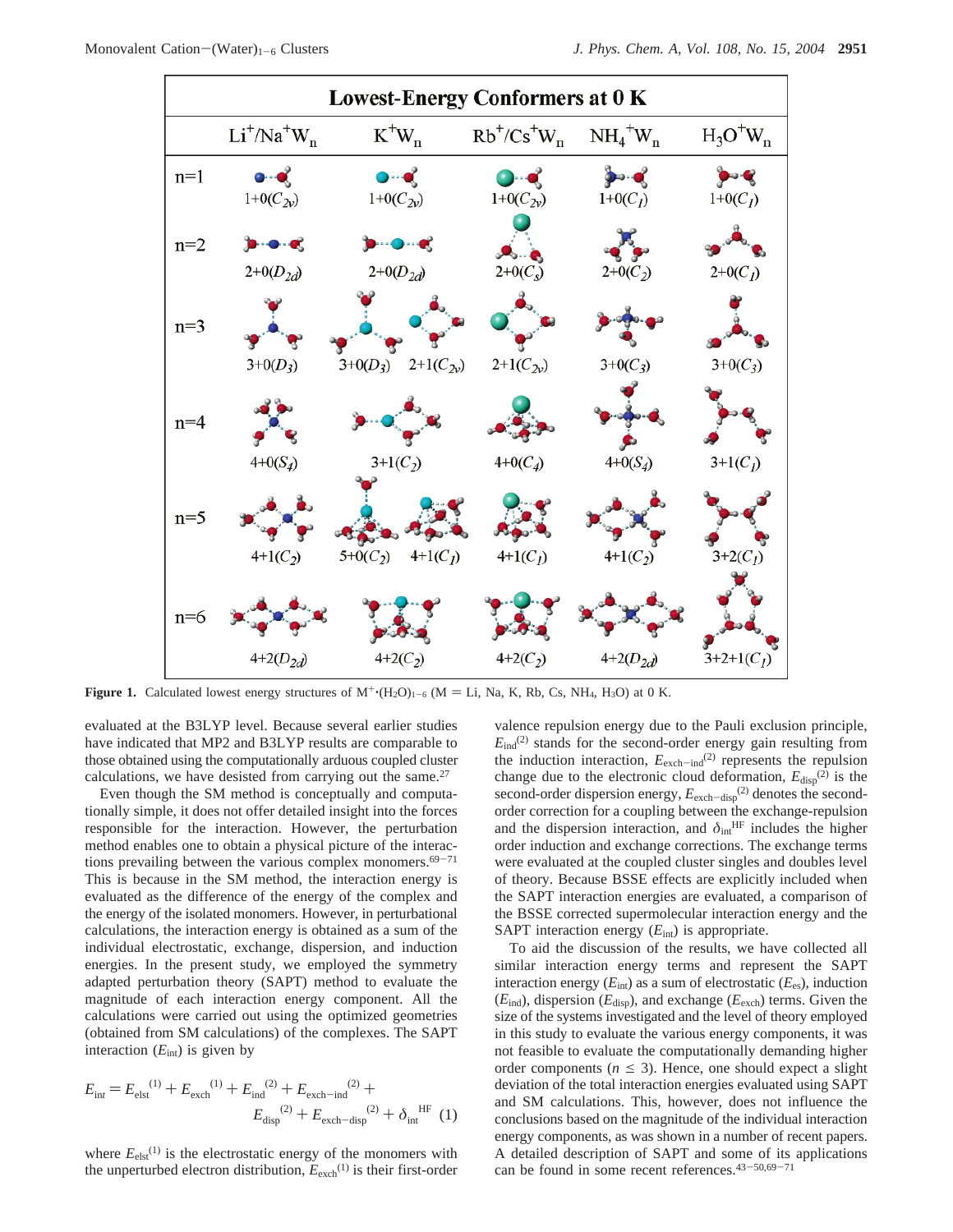

**Figure 2.** Calculated entropy-driven structures of the  $M^+(\text{H}_2\text{O})_{1-6}$  (M = Li, Na, K, Rb, Cs, NH<sub>4</sub>, H<sub>3</sub>O) complexes at 298 K.

## **Results and Discussion**

**Structures.** In Figure 1, the optimized structures of the  $M^+(H_2O)_{1-6}$  (M = Li, Na, K, Rb, Cs, NH<sub>4</sub>, H<sub>3</sub>O) complexes are displayed. For the sake of brevity, the structures exhibiting the lowest ZPE-corrected internal energy change for the hydration  $(\Delta E_0)$  and their nearly isoenergetic conformers are only shown. In some cases, the lowest free energy conformers (∆*G*298) at 298 K and 1 atm are different from those shown in Figure 1, and therefore we present them in Figure 2. It can readily be seen from Figures 1 and 2, that with few exceptions, the  $Li^{+}$  (H<sub>2</sub>O)<sub>1-6</sub>, Na<sup>+</sup> (H<sub>2</sub>O)<sub>1-6</sub>, and NH<sub>4</sub><sup>+</sup> (H<sub>2</sub>O)<sub>1-6</sub> cluster<br>complexes exhibit a strong structural semblance. On a similar complexes exhibit a strong structural semblance. On a similar note, there are no differences in the gross structural features of the water cluster complexes of  $Rb<sup>+</sup>$  and  $Cs<sup>+</sup>$ . It can also be seen from Figure 1 that the trihydrated complexes of  $K^+$ ,  $Rb^+$ , and  $Cs<sup>+</sup>$  herald the onset of the secondary solvent shell. The tetrahydrated complexes of  $Rb<sup>+</sup>$  and  $Cs<sup>+</sup>$  merit mention, because the lowest energy structures are very similar to those of the corresponding water tetramer. However, the presence of the cation leads to a small increase in the intermolecular O-<sup>O</sup> distances (Rb<sup>+</sup>·(H<sub>2</sub>O)<sub>4</sub>, 0.007 Å; Cs<sup>+</sup>·(H<sub>2</sub>O)<sub>4</sub>, 0.003 Å). Unlike the water cluster complexes of Ag<sup>+</sup> or  $\pi$ -systems,<sup>40,44</sup> there are perceptibly small differences in the structures obtained after geometry optimization at the B3LYP and MP2 levels. However, these differences are significantly larger for complexes involving the larger cations,  $Rb^+$  and  $Cs^+$ , the details of which will be presented elsewhere.72 A detailed description of various conformers of some of these cation-water complexes can, however, be found in some of our earlier work and the work of Feller and co-workers.25-<sup>30</sup>



**Figure 3.** Trends in the calculated  $R_{\text{M}^+-\text{O}}$  distance ( $\AA$ ) for all the  $M^+$ ·(H<sub>2</sub>O)<sub>1-6</sub> (M = Li, Na, K, Rb, Cs, NH<sub>4</sub>, H<sub>3</sub>O) complexes (MP2/ aug-cc-pVDZ level for water,  $NH_4^+$ , and  $H_3O^+$ ; cc-pVDZ for  $Li^+$  and  $Na^+$ ; Stuttgart basis sets for  $K^+$ ,  $Rb^+$ , and  $Cs^+$ ).

Expectedly, the complexation with the cation leads to an increase in the OH bond lengths of the water molecule. One also notes from Figure 3 that the average cation-water distances  $(R_M^+$ -<sub>O</sub>) are nearly constant for all the cation-water complexes investigated in this study. It can also be seen that the onset of the secondary solvent shell in the trihydrated complexes of  $Cs<sup>+</sup>$ and  $Rb<sup>+</sup>$  is marked by a sharp decrease in the average cation-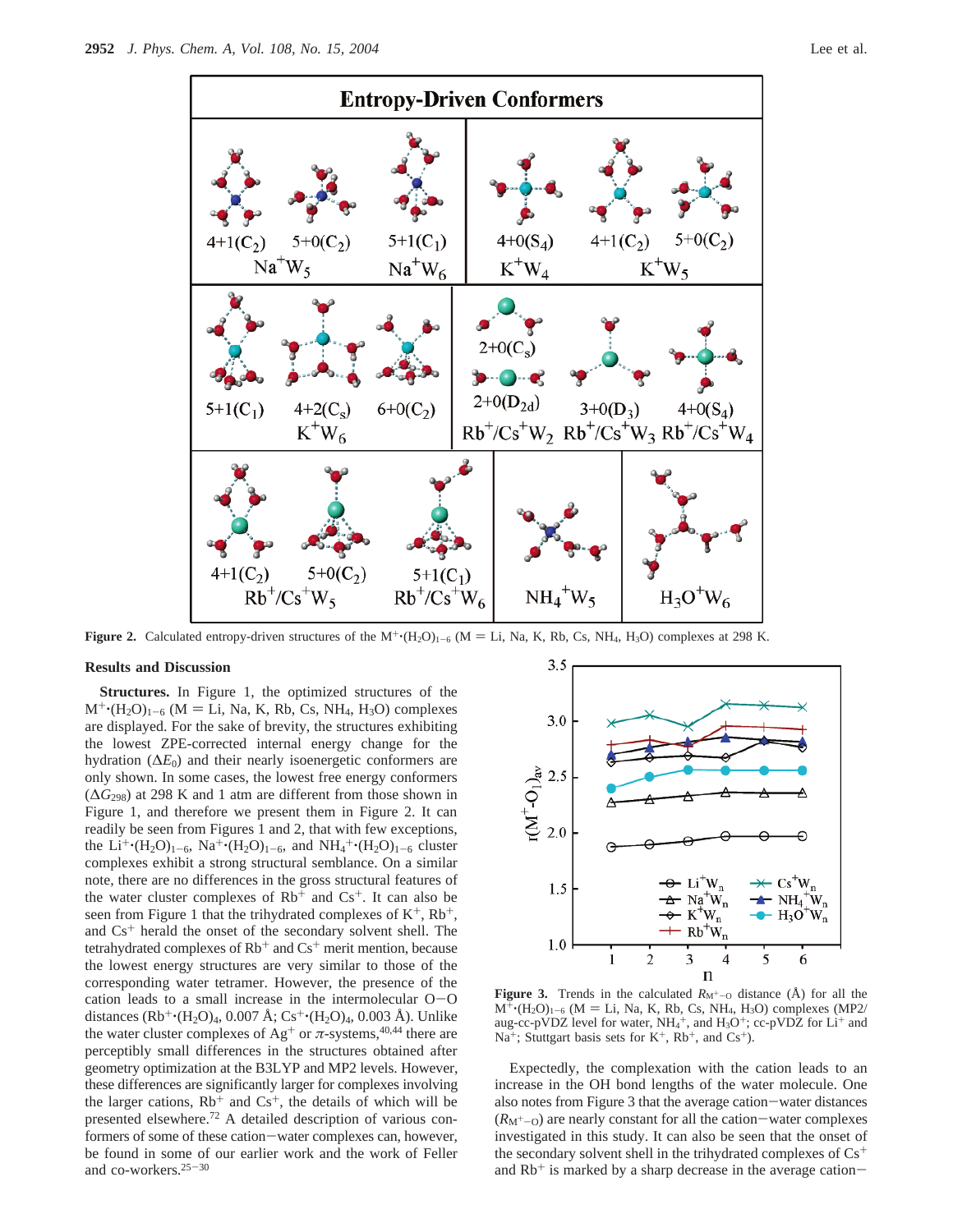**TABLE 1: Comparison of Calculated and Experimental Enthalpies of Various Cation**-**Water Clusters***<sup>a</sup>*

| $\boldsymbol{n}$ | $Li^+$                | $Na+$                         | $K^+$                | $Rb$ <sup>+</sup>    | $Cs^+$               | $NH_4$ <sup>+</sup>  | $H_3O^+$                       |
|------------------|-----------------------|-------------------------------|----------------------|----------------------|----------------------|----------------------|--------------------------------|
|                  |                       |                               |                      | $-\Delta E_0$        |                      |                      |                                |
|                  | 30.7 $[1+0(C_{2n})]$  | 23.0 [ $1+0(C_{2\nu})$ ]      | 17.0 $[1+0(C_{2v})]$ | 14.6 $[1+0(C_{2v})]$ | 13.2 $[1+0(C_{2v})]$ | 18.3 $[1+0(Cl)]$     | $32.2$ [1+0]                   |
| 2                | 58.0 $[2+0(D_{2d})]$  | 43.3 $[2+0(D_{2d})]$          | 32.2 $[2+0(D_{2d})]$ | $27.7$ [2+0(Cs)]     | 24.5 $[2+0(C_s)]$    | 33.3 $[2+0(C_2)]$    | $52.7$ $[2+0]$                 |
| 3.               | 78.8 $[3+0(D_3)]$     | 60.4 $[3+0(D_3)]$             | 45.6 $[3+0(D_3)]$    | 39.7 $[2+1(C_{2v})]$ | 36.9 $[2+1(C_{2v})]$ | 46.1 $[3+0(C_3)]$    | $69.6$ [3+0]                   |
| 4                | 94.7 $[4+0(S_4)]$     | 74.4 $[4+0(S_4)]$             | 57.7 [3+1( $C_2$ )]  | 51.5 [4+0( $C_4$ )]  | 49.4 [4+0( $C_4$ )]  | 57.0 $[4+0(S_4)]$    | $80.8$ [3+1]                   |
| $\mathcal{L}$    | 107.1 [4+1( $C_2$ )]  | $85.6$ [4+1(C <sub>2</sub> )] | 69.4 [5+0( $C_2$ )]  | 62.9 [4+1 $(C1)$ ]   | 60.2 [4+1 $(C1)$ ]   | 66.9 [4+1( $C_2$ )]  | $92.1$ [3+2]                   |
| 6.               | 118.7 $[4+2(D_{2d})]$ | 96.4 $[4+2(D_{2d})]$          | 81.4 [4+2 $(C_2)$ ]  | 73.9 $[4+2(C_2)]$    | 70.3 [4+2 $(C_2)$ ]  | 76.1 $[4+2(D_{2d})]$ | $101.6$ [3+2+1]                |
|                  |                       |                               |                      | $-\Delta G_{298}$    |                      |                      |                                |
|                  | 24.9 [25.5]           | $17.3$ [17.6]                 | $11.6$ [11.4]        | $9.3$ [9.6]          | 8.0 [7.9]            | $12.7$ [13.0, 11.3]  | 25.3 [24.3,24.6,22.9]          |
|                  | 44.9 [44.4]           | 31.5 [30.8]                   | $20.6$ [20.3]        | $17.0$ [16.6]        | 14.5 [13.8]          | 20.2 [19.1, 19.5]    | 39.4 [37.3,37.4,37.9]          |
| 3                | 58.0 [57.7]           | $41.4$ [40.1]                 | $28.3$ [26.6]        | $22.6$ [21.6]        | 18.8 [18.0]          | 26.8 [24.4,25.4]     | 47.7 [46.8,46.9,46.4]          |
| 4                | 66.6 [65.2]           | 48.9 [46.4]                   | 32.9 [31.0]          | $26.2$ [25.4]        | $22.6$ [21.0]        | 29.9 [27.2,29.5]     | 52.1 [52.5,52.5,50.9]          |
| 5                | 69.2 [69.7]           | 51.1 [50.3]                   | 35.9 [34.2]          | 27.3 [28.2]          | $23.8$ [---]         | 30.1 [31.5,32.5]     | 57.0 [56.6,57.0,54.4]          |
| 6                | 71.9 [72.2]           | 53.6 [53.2]                   | 36.8 [36.5]          | $27.9$ [---]         | $24.7$ [---]         | $32.7$ [33.8,- - -]  | $58.0$ [- - -, $59.6$ , - - -] |
|                  |                       |                               |                      | $-\Delta H_{298}$    |                      |                      |                                |
| 1                | 31.7 [34.0]           | 23.8 [24.0,22.6]              | 17.7 [17.9]          | $15.2$ [15.9]        | 13.8 [13.7]          | 19.5 [19.9,17.3]     | 33.4 [31.8,31.6,33.0]          |
|                  | 59.3 [59.8]           | 44.2 [43.8,42.2]              | 32.7 [34.0]          | 28.7 [29.5]          | 25.6 [26.2]          | 34.7 [32.3,32.0]     | 54.2 [50.8,51.1,54.0]          |
| 3                | $80.5$ [ $80.5$ ]     | $61.5$ [59.6,59.0]            | 46.1 [47.2]          | $41.5$ [41.7]        | 37.6 [37.4]          | 47.0 [44.5,45.4]     | 71.4 [68.4, 68.6, 70.8]        |
| 4                | 96.5 [96.9]           | 75.5 [73.4,72.1]              | 57.6 [59.0]          | 54.3 [52.9]          | 52.3 [48.0]          | 57.8 [55.3,57.6]     | 83.1 [79.9,81.3,83.7]          |
| $\mathcal{L}$    | 110.0 [110.8]         | $86.5$ [ $85.7 - -1$ ]        | 68.6 [69.7]          | 66.4 [63.4]          | $63.7$ [- - -]       | 69.3 [65.9,67.3]     | 94.3 [91.0,92.9,92.2]          |
| 6.               | 121.0 [122.9]         | $95.0$ [96.4,- - -]           | 81.7 [79.7]          | $77.9$ [- - -]       | $74.2$ [- - -]       | $79.1$ [75.0,- --]   | $104.9$ [- - -, 103.6, - - -]  |
|                  |                       |                               |                      |                      |                      |                      |                                |

*<sup>a</sup>* All energies are in units of kcal/mol. All calculations were carried out at the MP2 level. The water basis set used aug-cc-pVDZ except for the Na<sup>+</sup> and K<sup>+</sup> containing clusters, which were carried out using TZ3P and TZ2P basis sets, respectively, in our previous works (refs 30 and 31) wherein the binding energies were calculated at the MP2 level with HF/TZ2P thermal energies. For the basis set of the alkali metal ions, the Li<sup>+</sup>, Na<sup>+</sup>, and K<sup>+</sup> used cc-pVDZ, [6s5p2d], and [8s7p3d], respectively, and both Rb<sup>+</sup> and Cs<sup>+</sup> used the Stuttgart basis set. Although a 50% BSSE correction was applied to obtain the energies for the hydrogen-bonded clusters (hydrated  $NH_4^+$  and  $H_3O^+$ ), no BSSE corrections were applied for the alkali metal cation containing complexes. The experimental enthalpies for the  $Li^+$  complexes are from ref 2b, for Na<sup>+</sup> from refs 2b and 2e, for  $K^+$  from ref 2b, for  $Cs^+$  from ref 2b, for  $NH_4^+$  from ref 5, and for  $H_3O^+$  from refs 4 and 6.

water distances. It is interesting to note that  $R_{\text{NH}_4}{}^+$ - $_{\text{O}}$  is similar to  $R_{K^+ - O}$ , whereas  $R_{H_3O^+ - O}$  is between  $R_{Na^+ - O}$  and  $R_{K^+ - O}$ .

**Energies.** With this background on the structures, it is useful to examine the energies of these cation-water cluster complexes. In Table 1, we present a comparison of calculated and experimental enthalpies (∆*H*298) of some of the complexes investigated in this study. $3-6$  The ZPE corrected binding energies (-∆*E*0) and free energies (∆*G*298) are also given to emphasize the role of thermal corrections. Before we proceed further, we would like to briefly elaborate on the strategy we have employed to obtain the calculated enthalpies. In principle, a comparison of the calculated and experimental quantities (enthalpies and vibrational frequencies) is appropriate using the energies obtained at similar levels of theory and the same basis sets. However, the absence of similar basis sets and the widely differing characteristics of the alkali metal and organic cations implies that one has to use different basis sets to carry out the calculations. Additionally, one also has to confront the problem of BSSE, while evaluating the interaction energies. Fortunately, interactions involving metallic cations exhibit very small BSSE effects. As a result, the BSSE uncorrected interaction energies were generally employed for comparison with the experiment.<sup>26,27,30,31</sup> However, things are dramatically different in interactions involving the organic cations such as  $H_3O^+$  and  $NH_4^+$ , wherein the interaction of the cation with the water molecule is mediated through the hydrogen atom. In the context of one of the referee's comments on our use of different BSSE corrections, we would like to mention that intermolecular interactions mediated through hydrogen atoms generally require very large basis sets to minimize the errors in the interaction energies arising from both BSSE (basis set superposition error) and BSIE (basis set incompletion error) effects. The large size of the larger  $H_3O^+$  and  $NH_4^+$  clusters, however, precludes calculations using large basis sets. Thus, for a comparison of the calculated numbers to experimental quantities, we have often found it useful to employ moderately sized basis sets and a 50%

**TABLE 2: Calculated (MP2/aug-cc-pVDZ) Interaction Energies** ( $-\Delta E_0$ ), of All the M<sup>+</sup> $\cdot$ </sup>(H<sub>2</sub>O)<sub>*n*</sub> Complexes<sup>*a*</sup>

|  | n Li <sup>+</sup> Na <sup>+</sup> K <sup>+</sup>                         | $Rb$ <sup>+</sup> | $Cs^+$ | $NH_4$ <sup>+</sup> $H_3O$ <sup>+</sup> |       |
|--|--------------------------------------------------------------------------|-------------------|--------|-----------------------------------------|-------|
|  | $1\quad 30.7\quad 20.7\quad 13.7\quad15.6)$ $12.4(14.6)\quad 10.9(13.2)$ |                   |        | 18.3                                    | 32.2  |
|  | 2 58.0 39.5 26.3 (29.6) 22.4 (27.7) 19.5 (24.5)                          |                   |        | 33.3                                    | 52.9  |
|  | 3 78.8 54.9 37.7 (42.0) 35.1 (39.7) 32.1 (36.9)                          |                   |        | 46.1                                    | 69.6  |
|  | 4 94.7 67.9 48.6 (53.9) 45.8 (51.3) 44.1 (49.4)                          |                   |        | 57.0                                    | 80.8  |
|  | 5 107.1 79.7 58.8 (64.3) 56.8 (62.9) 54.0 (60.2)                         |                   |        | 66.9                                    | 92.1  |
|  | $6$ 118.7 91.1 70.2 (76.7) $67.5$ (73.9) $63.6$ (70.3)                   |                   |        | 76.1                                    | 101.6 |

*<sup>a</sup>* All energies are in kcal/mol. In the case of alkali metal ions, the basis sets used are cc-pVDZ for both  $Li^+$  and Na<sup>+</sup>, pCVDZ for K<sup>+</sup>, and the Hay-Wadt and Christiansen ECPs for  $Rb<sup>+</sup>$  and  $Cs<sup>+</sup>$ . The ZPE corrections were made using the B3LYP/aug-cc-pVDZ frequencies. The values in parentheses were obtained using Stuttgart basis sets for  $K^+$ ,  $Rb$ <sup>+</sup> and  $Cs$ <sup>+</sup>. Although a 50% BSSE correction was made for both the  $NH_4$ <sup>+</sup> and  $H_3O$ <sup>+</sup> H-bonded complexes, the energies of the alkali metal cation complexes were not corrected for BSSE.

BSSE correction. A detailed justification for the use of a 50% BSSE correction is given in ref 43. It should be noted that even in the case of the interaction energy of the water dimer, a number of authors73 have employed the median of the BSSE corrected and uncorrected interaction energies, for comparison with experiment. Therefore, when they were compared with experiment, the calculated interaction energies involving metallic cation water clusters were not corrected for BSSE effects. However, in interactions involving the organic cations, we have used the 50% BSSE corrected interaction energies for comparison with experiment.

Apart from highlighting the good agreement of the experimental and calculated enthalpies, the data presented in Table 1 indicate that thermal corrections are relatively smaller for clusters containing the larger cations. However, it should be noted that the calculated thermodynamic properties depend highly on the basis set employed, and the reported values in Table 1 were obtained using large basis sets for  $Na^+, K^+, Rb^+,$ and  $Cs<sup>+</sup>$ . We elaborate on this role of basis sets subsequently.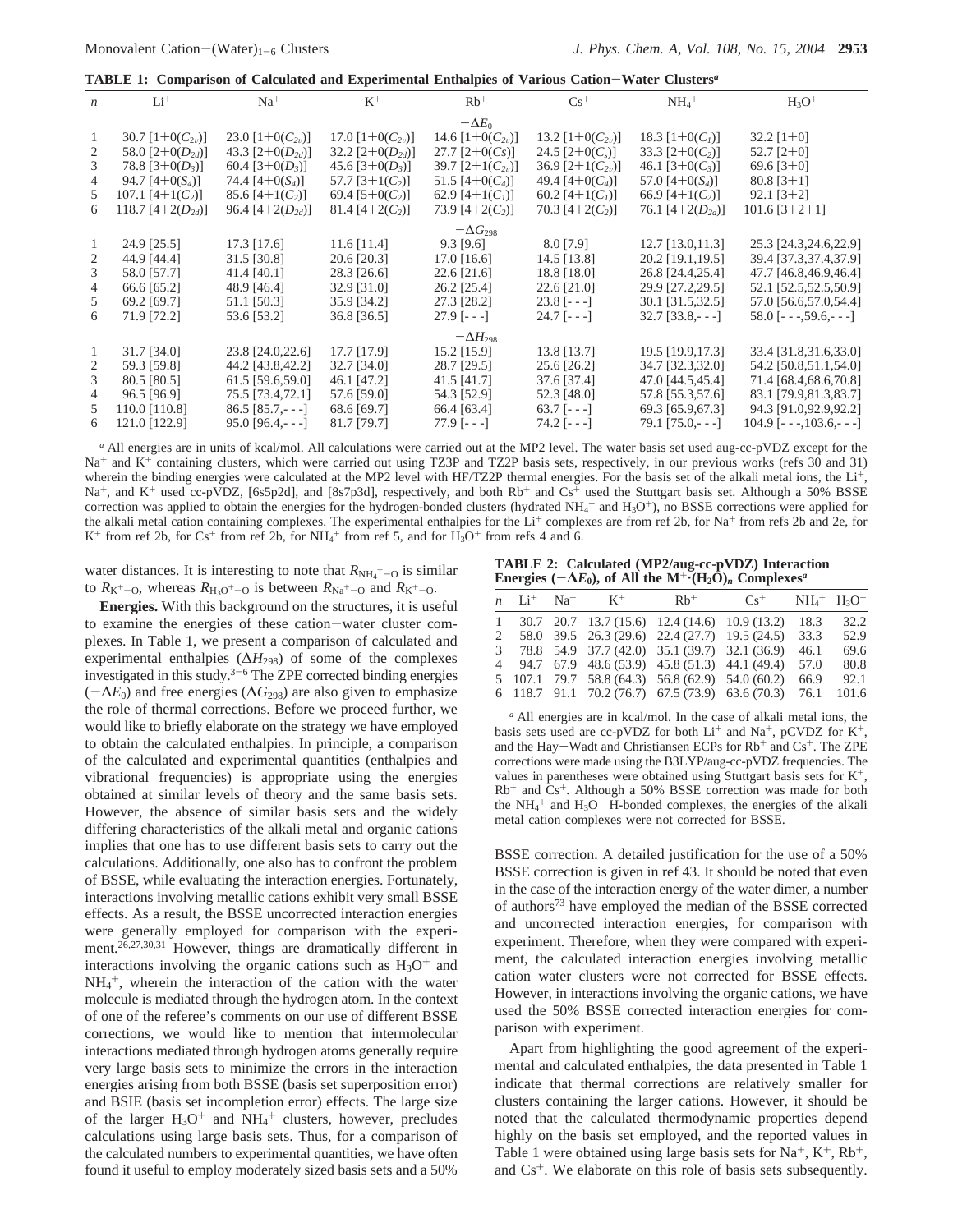**TABLE 3: Interaction Energy Components of All the**  $M^+$ **<b>(H<sub>2</sub>O)<sub>1</sub>** Complexes Obtained Using the aug-cc-pVDZ and **aug-cc-pVTZ Basis Sets***<sup>a</sup>*

|                       |          | aug-cc-pVDZ |                  |                   |                  |                    |                 | aug-cc-pVTZ |          |                     |  |
|-----------------------|----------|-------------|------------------|-------------------|------------------|--------------------|-----------------|-------------|----------|---------------------|--|
| $E_{\rm com}$         | $Li^+$   | $Na+$       | $K^+$            | $Rb$ <sup>+</sup> | $Cs^{+}$         | $NH4$ <sup>+</sup> | Li <sup>+</sup> | $Na+$       | $K^+$    | $NH_4$ <sup>+</sup> |  |
| $E_{\rm int}^{\rm b}$ | $-33.15$ | $-22.77$    | $-16.29(-16.78)$ | $-13.63(-14.94)$  | $-11.81(-13.14)$ | $-19.87$           | $-34.42$        | $-23.29$    | $-17.64$ | $-21.04$            |  |
| $E_{\rm es}$          | $-31.72$ | $-23.84$    | $-16.81(-18.39)$ | $-15.06(-16.81)$  | $-12.96(-15.28)$ | $-23.81$           | $-32.37$        | $-23.81$    | $-18.79$ | $-24.21$            |  |
| $E_{\text{exch}}$     | 10.67    | 7.83        | 4.80(7.18)       | 5.16(7.17)        | 4.18 (7.48)      | 15.60              | 10.92           | 7.70        | 7.10     | 15.32               |  |
| $E_{\rm ind}$         | $-11.89$ | $-6.59$     | $-3.48(-4.17)$   | $-2.85(-3.75)$    | $-2.11(-3.63)$   | $-8.12$            | 12.42           | $-6.81$     | $-4.28$  | $-8.16$             |  |
| $E_{\rm disp}$        | $-0.22$  | $-0.16$     | $-0.80(-1.39)$   | $-0.87(-1.55)$    | $-0.91(-1.71)$   | $-3.54$            | $-0.54$         | 0.36        | $-1.67$  | $-3.99$             |  |

*a* All energies are in kcal/mol. In the case of alkali metal ions, the basis sets used are cc-pVDZ for both Li<sup>+</sup> and Na<sup>+</sup>, pCVDZ for K<sup>+</sup>, and the Hay-Wadt and Christiansen ECPs for Rb<sup>+</sup> and Cs<sup>+</sup>. The values in parentheses were obtained using the Stuttgart basis sets for K<sup>+</sup>, Rb<sup>+</sup>, and Cs<sup>+</sup>. <sup>*b*</sup>  $E_{int} = E_{es} + E_{exch} + E_{ind} + E_{disp}$ .

**TABLE 4: MP2 Equivalent Interaction Energy Components of Different Conformers of the (M**+'**H2O)**-**H2O Complexes Obtained Using the aug-cc-pVDZ Basis Set***<sup>a</sup>*

|                   | $Li^+(D_{2d})$ | $Na^+(D_{2d})$ | $K^+(D_{2d})$    | $Rb^+(C_s)$      | $Cs^+(C_s)$      |
|-------------------|----------------|----------------|------------------|------------------|------------------|
| $E_{\rm int}$     | $-29.02$       | $-20.68$       | $-14.89(-15.03)$ | $-13.55(-14.26)$ | $-10.99(-13.51)$ |
| $E_{\rm es}$      | $-28.36$       | $-21.82$       | $-15.42(-16.60)$ | $-15.31(-16.06)$ | $-14.96(-15.74)$ |
| $E_{\text{exch}}$ | 9.67           | 6.99           | 4.33(6.36)       | 6.23(7.03)       | 10.05(7.85)      |
| $E_{\rm ind}$     | $-9.81$        | $-5.61$        | $-3.00(-3.45)$   | $-2.53(-2.89)$   | $-3.34(-2.95)$   |
| $E_{\rm disp}$    | $-0.52$        | $-0.24$        | $-0.81(-1.33)$   | $-1.94(-2.34)$   | $-2.74(-2.67)$   |
|                   |                |                |                  |                  |                  |

*<sup>a</sup>* See the footnote of Table 3 for units and definitions.



**Figure 4.** Calculated interaction energy components of the  $M^+ (H_2O)_1$  $(M = Li, Na, K, Rb, Cs)$  complexes (same basis sets in those of Figure 3).

Though the data presented in Table 1 illustrate a good agreement of the calculated and experimental thermodynamic properties, we carried out calculations at the MP2/aug-cc-pVDZ level of theory to allow a consistent comparison of the calculated energies. The ZPE corrected binding energies (-∆*E*0) obtained at the MP2/aug-cc-pVDZ level are therefore presented in Table 2. It should be noted that, in most cases, the lowest energy conformers (Tables 1 and 2) are similar, even though the relative energies are significantly different. This indicates that the use of different basis sets has a small effect on the relative stabilities of the various conformers. In particular, Tables 1 and 2 indicate that the interaction energies decrease as the size of the metal cation increases. The binding energies of water cluster complexes of  $NH_4$ <sup>+</sup> are higher than those of  $K^+$ , despite the fact that both of them possess very similar ionic radii. We have discussed this issue in more detail in the context of our work on cation- $\pi$  interactions.<sup>44</sup> The incremental enthalpies of these cation-water complexes approach a constant value (∼10 kcal/ mol), which is close to the bulk ice/water binding energy.<sup>74</sup>

**TABLE 5: MP2 Equivalent Interaction Energy Components** of  $C_s$  and  $D_{2d}$  Conformers of the  $(K^{\dagger} \cdot H_2O) - H_2O$ ,  $(Rb^+ \cdot H_2O) - H_2O$ , and  $(Cs^+ \cdot H_2O) - H_2O$  Complexes<sup>*a*</sup>

|                | $(K^+H_2O)-H_2O$ | $(Rb^+H_2O)-H_2O$ |             |          | $(Cs^+H_2O)-H_2O$ |  |  |
|----------------|------------------|-------------------|-------------|----------|-------------------|--|--|
|                | $D_{2d}$         | $D_{2d}$          | $C_{\rm c}$ | $D_{2d}$ | $C_{s}$           |  |  |
| $E_{\rm es}$   | $-16.60$         | $-13.87$          | $-16.06$    | $-13.47$ | $-15.74$          |  |  |
| $E_{\rm exch}$ | 6.36             | 4.44              | 7.03        | 6.55     | 7.85              |  |  |
| $E_{\rm ind}$  | $-3.45$          | $-2.66$           | $-2.89$     | $-2.89$  | $-2.95$           |  |  |
| $E_{\rm disp}$ | $-1.33$          | $-1.23$           | $-2.34$     | $-1.62$  | $-2.67$           |  |  |
| $E_{\rm int}$  | $-15.03$         | $-13.31$          | $-14.26$    | $-11.43$ | $-13.51$          |  |  |

*<sup>a</sup>* See the footnote of Table 3 for units and definitions. The energies were obtained using the Stuttgart basis sets for  $K^+$ ,  $Rb^+$ , and  $Cs^+$ , and the aug-cc-pVDZ basis set for water.

At this juncture, it is interesting to mention the case of the dihydrated complexes of  $Rb<sup>+</sup>$  and  $Cs<sup>+</sup>$ . Earlier and more recently, our calculations seem to indicate that the  $C_s$  conformer, which exhibits the presence of a nascent intermolecular water-water hydrogen bond, is more stable than the  $D_{2d}$  conformer.27,72 This reversal of conformer stability as we progress from  $K^+(H_2O)_2$  to  $Rb^+(H_2O)_2$  is particularly intriguing. We dwell on the origin of this stability subsequently.

Because, to our knowledge, there have been no studies on the magnitudes of the interaction energy components of any of these cation-water complexes, we begin our discussion with the binding of these cations to a single water molecule (Table 3, Figure 4). The broad consensus on the predominance of electrostatic energies in the binding of these cations to water molecules is well illustrated in Figure 4. In particular, it can be seen that the magnitude of electrostatic energies (*E*es) mirrors both the total interaction energies (*E*int) and the experimental enthalpies (∆*H*exp). For smaller cations, two things happen as a result of the shorter intermolecular distances: (i) the repulsive exchange (*E*exch) energies increase, and (ii) the attractive induction (*E*ind) energies increase. It should be noted that the induction energies can be attributed to the charge redistribution of the water molecule (i.e., charge transfer from the oxygen to the hydrogen atoms) so that the interaction energy is maximized with the enhanced dipole moment of the water molecule. As will be seen later, the magnitude of these induction energies can also be correlated to the infrared intensities of the OH stretching modes. Hitherto, our discussion has largely neglected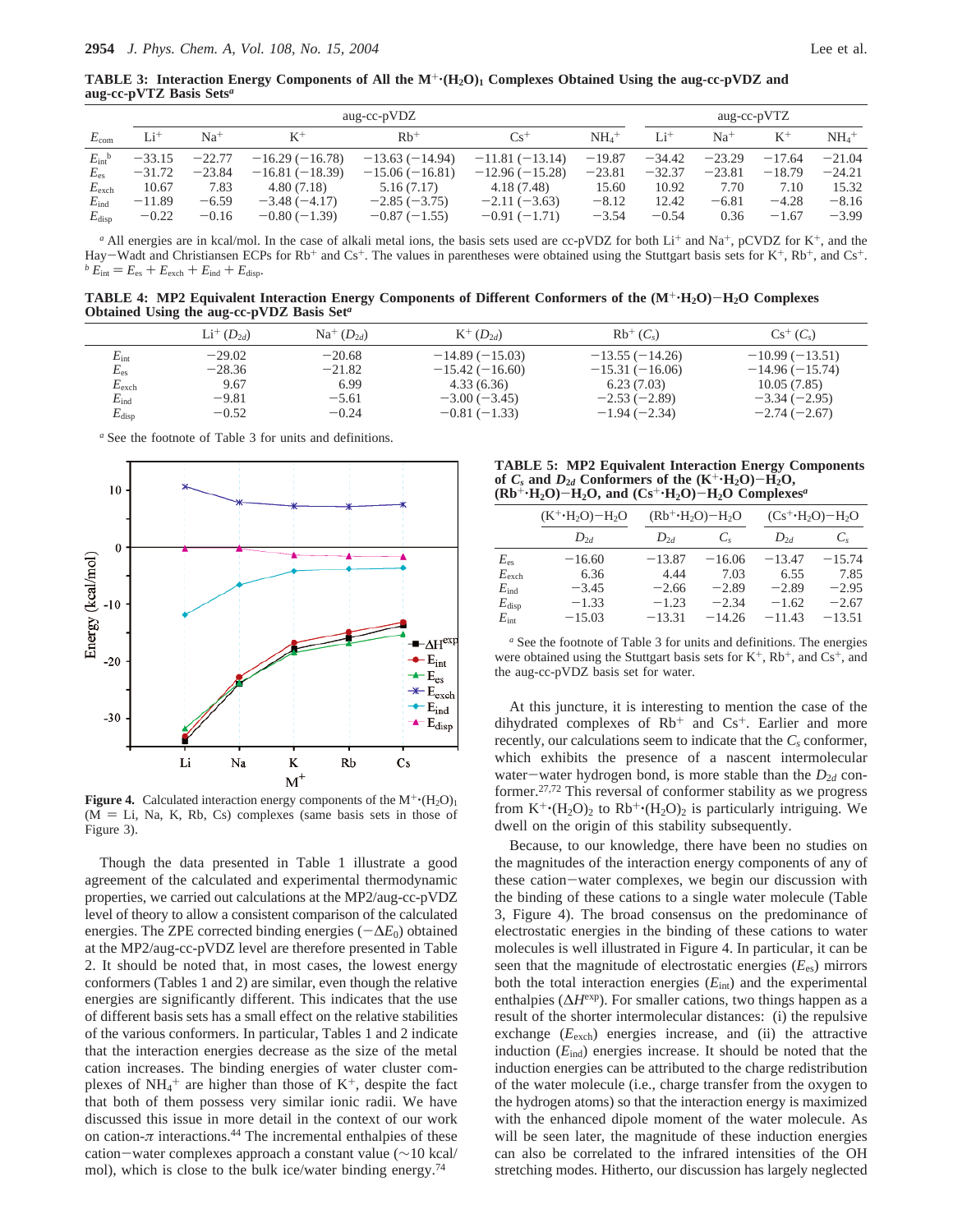

**Figure 5.** Calculated vibrational frequency shifts  $(cm^{-1})$  of the  $-OH$  stretching mode in all the  $M^+(H_2O)_{1-6}$  complexes (the lowest energy structures at 0 K). The shifts are with respect to the average of the frequenc at 0 K). The shifts are with respect to the average of the frequencies of the symmetric and asymmetric  $-OH$  stretching modes of an isolated water monomer (same basis sets in those of Figure 3).

the contribution of dispersion energies, which is negligible, as can be seen in the case of interactions involving the smaller cations. However, the contribution of dispersion energies to the total attractive energy gradually increases as we progress from  $Li<sup>+</sup>$  to  $Cs<sup>+</sup>$ . In light of one of the referee's comments, we have obtained the magnitudes of the interaction energy components using both the larger aug-cc-pVTZ basis set for water and different ECPs in the case of the cations. It can be seen from Table 3, that the magnitude of the total interaction energy  $(E_{\text{int}})$ of the  $Li^+$ -H<sub>2</sub>O and Na<sup>+</sup>-H<sub>2</sub>O complexes is nearly independent of the nature of the basis set; i.e., the use of a larger basis set does not lead to substantial changes either in the magnitude of the total interaction energy or the individual interaction energy components. Things are, however, dramatically different in interactions involving the water cluster complexes of the larger alkali metal cations. Thus, in the  $K^+$ -H<sub>2</sub>O complex, the use of the aug-cc-pVTZ basis set leads to an increase in the magnitude of nearly all the interaction energy components (*E*es increases by ∼12%; *E*ind increases by ∼23%, *E*exch increases by ∼48%, and *E*disp increases by ∼108%), as well as the total interaction energy (*E*int increases by ∼8%). The role of electron correlation in describing the interactions of the larger cations can readily be noted from the percentage increase in the magnitude of dispersion energies. A more interesting observation is that similar increases in each of these interaction energy components can be obtained by using a different basis set for the  $K^+$  cation and the aug-cc-pVDZ basis set for water.

Against this background, it is instructive to examine the interactions of the ammonium cation with the water molecule. Though the  $NH_4^+$  and  $K^+$  cations have nearly similar ionic radii, the polarizability of the former ( $\alpha = 8.83$  au) is larger than<br>that of the latter ( $\alpha = 5.52$  au) <sup>75,76</sup> Given the relationship that of the latter ( $\alpha = 5.52$  au).<sup>75,76</sup> Given the relationship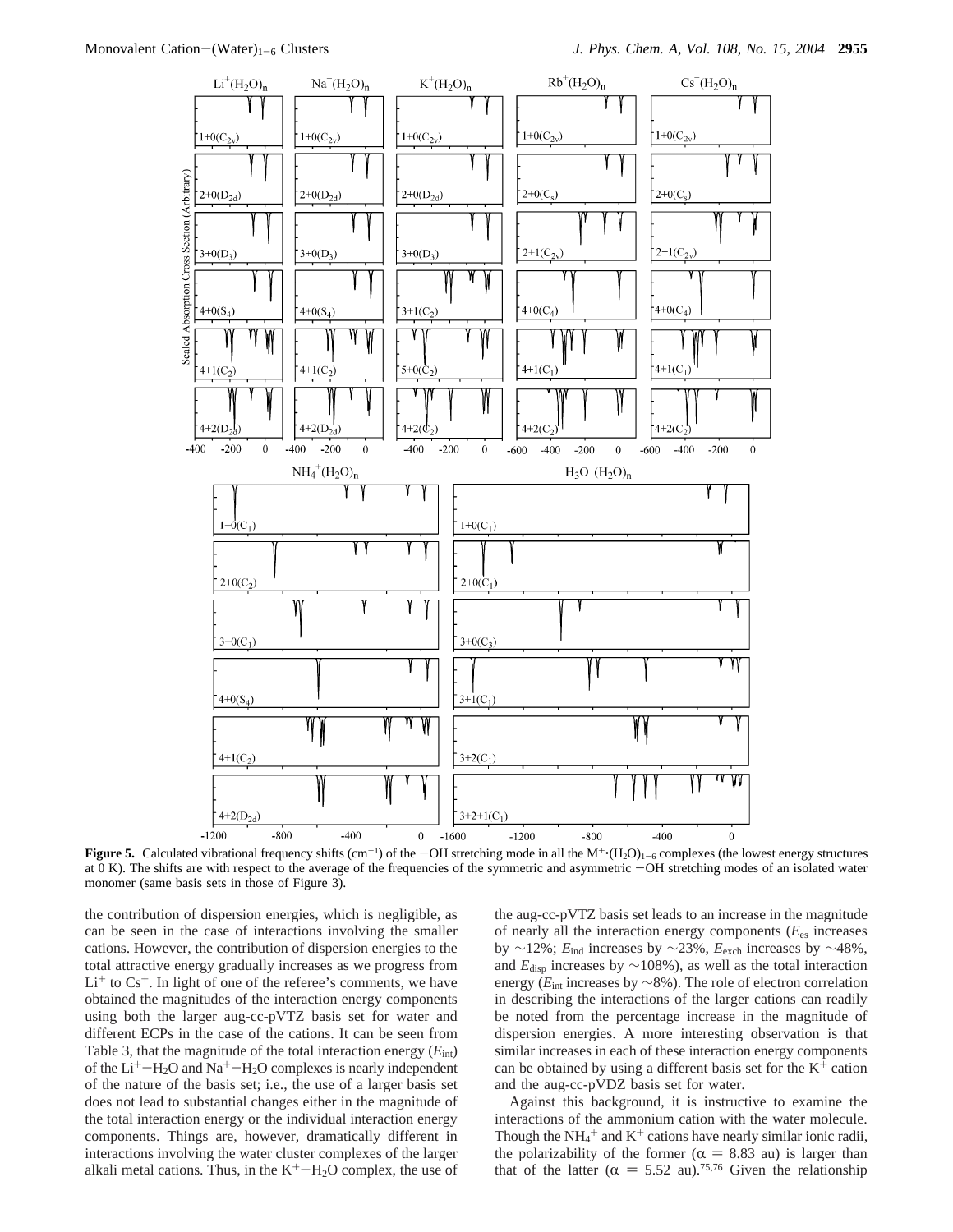**TABLE 6: Calculated MP2/aug-cc-pVDZ Anharmonic and Harmonic Frequencies of the OH Stretching and Intermolecular**  $(S_z)$  Modes of the  $M^+ \cdot H_2O$  Complexes<sup>*a*</sup>

|                | $Li+$       | $Na+$       | $K^+$                               | $Rb$ <sup>+</sup>                 | $Cs+$                                  | $NH4$ <sup>+</sup> | $H_2O$            |
|----------------|-------------|-------------|-------------------------------------|-----------------------------------|----------------------------------------|--------------------|-------------------|
|                |             |             |                                     | Anharmonic                        |                                        |                    |                   |
| $v_3$          | 3669        | 3687        | 3699 (3693)                         | 3700 (3693)                       | 3701 (3689)                            | 3693               | 3744              |
| $\nu_1$        | 3585        | 3598        | 3604 (3598)                         | 3700 (3596)                       | 3602 (3590)                            | 3593               | 3621              |
| v <sub>2</sub> | 1626        | 1622        | 1618 (1618)                         | 1616 (1617)                       | 1613 (1615)                            | 1589               | 1573              |
| $S_z$          | 506         | 277         | 182 (201)                           | 146 (176)                         | 129 (154)                              | 287                |                   |
|                |             |             |                                     | Harmonic                          |                                        |                    |                   |
| $\nu_3$        | $3871_{21}$ | $3887_{16}$ | $3899_{13}$ (3892 <sub>14</sub> )   | $3899_{13}$ (3891 <sub>13</sub> ) | $3899_{12}$ (3887 <sub>12</sub> )      | 389417             | 39387             |
| $\nu_1$        | $3773_9$    | $3785_5$    | $3789_4(3784_4)$                    | $3789_{4}$ (3781 <sub>4</sub> )   | $3787_3(3775_4)$                       | 37786              | $3804_0$          |
| $v_2$          | $1661_{10}$ | 16599       | $1658\text{°}$ (1658 <sup>o</sup> ) | $1656_8(1658_8)$                  | 1652 <sub>8</sub> (1657 <sub>8</sub> ) | $1640_4$           | 1622 <sub>7</sub> |
| $S_z$          | $530_{11}$  | $290_3$     | $191_1(210_1)$                      | $153_0(184_1)$                    | $135_0(161_1)$                         | $302_8$            |                   |

<sup>a</sup> All frequencies are in cm<sup>-1</sup>. The harmonic IR intensities (10 km/mol) are given as subscripts. See the footnote of Table 2 for the basis sets. *b* The experimental  $\nu_3$  and  $\nu_1$  for the Cs<sup>+</sup>·H<sub>2</sub>O complex are 3758 (20), and 3636 (3) cm<sup>-1</sup>, respectively.<sup>19</sup>

between polarizabilities and dispersion energies,<sup>42</sup> this indicates that the magnitude of dispersion energies would be quite substantial in the case of interactions involving the  $NH<sub>4</sub>$ <sup>+</sup> cation. Given our recent investigations of these cations in the context of cation $-\pi$  interactions,<sup>44</sup> one may expect that the electrostatic and induction energies of  $NH_4^+H_2O$  would be similar to those<br>of  $K^+\cdot H_2O$  complex. However, the magnitude of the electrostatic of  $K^+H_2O$  complex. However, the magnitude of the electrostatic and induction energies in the case of the  $NH_4^+H_2O$  complex<br>is nearly 1.4 and 2.3 times (or 7.0 and 3.6 kcal/mol) higher is nearly 1.4 and 2.3 times (or 7.0 and 3.6 kcal/mol) higher than the values observed in the  $K^+$ -H<sub>2</sub>O complex, respectively (Table 3). The H atom in  $NH_4^+$ , which is interacting with the O atom in the water molecule by H-bonding is responsible for these enhanced energies.

It is instructive to examine the nature of binding of the second water molecule to the cation-water monomer complex (Table 4). It becomes evident from these calculations of the  $(M<sup>+</sup>$ H2O)'H2O interaction energies that the binding of the second water molecule to the  $(M<sup>+</sup>-H<sub>2</sub>O)$  complex is nearly as strong as the binding of a single water molecule to a bare cation. Important differences, however, emerge in the magnitude of the individual interaction energy components. Although there is a decrease in magnitude of the electrostatic, induction, and repulsive exchange energies, there is a small increase in the magnitude of the dispersion energies. This increase is more pronounced in the more stable  $C_s$  conformer of the  $Rb^+$  (H<sub>2</sub>O)<sub>2</sub> and  $Cs^+$  (H<sub>2</sub>O)<sub>2</sub> complexes due to the water-water interaction. To explain the stability of the  $C_s$  conformers of the  $Rb^+\cdot (H_2O)_2$ and  $Cs^+(H_2O)_2$  complexes over that of the corresponding *D*<sup>2</sup>*<sup>d</sup>* conformers, we present a comparison of the interaction energy components of the  $C_s$  and  $D_{2d}$  conformers of the  $K^+(H_2O)_2$ ,  $Rb^+(\overline{H_2O})_2$ , and  $Cs^+(\overline{H_2O})_2$  complexes in Table 5. We believe that this conformational preference is due to the enhanced electrostatic and dispersion energies observed in case of the *Cs* conformers of the water dimer complexes of the larger cations. For  $K^+(H_2O)_2$ , the  $C_s$  conformer merges into the *D2d* conformer. A more detailed explanation of this conformational preference will be presented elsewhere.<sup>72</sup>

**Vibrational Frequencies.** Most of the experimental data on vibrational frequencies is based on the observations of the  $-OH$ stretching modes of these ion-water clusters.<sup>1,19,20</sup> Though it is desirable to carry out a detailed analysis of the vibrational spectra of these ion-water clusters, such a task requires a detailed comparison of the spectra of several conformers for different cluster sizes. However, in the context of this paper wherein we discuss the trends in the properties of lowest energy structures of these ion-waters, it is useful to examine the  $-OH$ vibrational spectra as a function of both cluster size and the nature of the cation. Figure 5 wherein we have plotted the shifts in the calculated -OH harmonic vibrational spectra (with respect



**Figure 6.** Calculated force constant  $(k = \mu \omega^2 \text{ in (dyne cm}^{-1}); \mu$ , reduced mass:  $\omega$  frequency) for the intermolecular stretching mode reduced mass; *ω*, frequency) for the intermolecular stretching mode (*Sz*) vs experimental enthalpy (same basis sets in those of Figure 3).

to the average of the asymmetric and symmetric stretches of the water monomer) indicates that the magnitude of  $-OH$  red shifts increases with both an increase in cluster size and an increase in the size of the metal cation. This is very much unlike the interactions of solvated anions, wherein the more strongly bound anions induce much larger red shifts. The significantly larger red shifts observed in clusters containing the larger cations can also be attributed to the formation of water-water hydrogen bonds. One can readily note that the vibrational spectra give a lot of insight into the structure of the ion-water cluster. In particular, they provide valuable clues to the emergence of an intermolecular water-water hydrogen bond. Thus, though an intermolecular water-water hydrogen bond appears in clusters  $(n \ge 4)$  for Li<sup>+</sup> and Na<sup>+</sup>, it emerges much sooner for both Rb<sup>+</sup> and Cs<sup>+</sup>. Unlike ion-water clusters involving metal cations, the clusters involving organic cations exhibit much larger red shifts. Additionally, the magnitude of red shift decreases with an increase in the cluster size.

Because there have been no reports of the anharmonic frequencies for the cation-water monomer complexes, we have presented them in Table 6. It is interesting to note that the magnitude of the intermolecular stretching mode  $(S_7)$  [ $\mu\omega^2$ : force constant or the frequency square multiplied by the reduced mass of the cation and the water molecule] is correlated to the strength of the ion-water interaction. The linear relation of the calculated anharmonic  $S<sub>z</sub>$  mode and the experimental enthalpies (Figure 6) indicates that one could obtain reasonably accurate estimates of the experimental enthalpies based on knowledge of the anharmonic *Sz* mode.

#### **Concluding Remarks**

The present theoretical study yields several insights into the nature of interactions prevalent in small cation-(water)<sub>*n*</sub> ( $n =$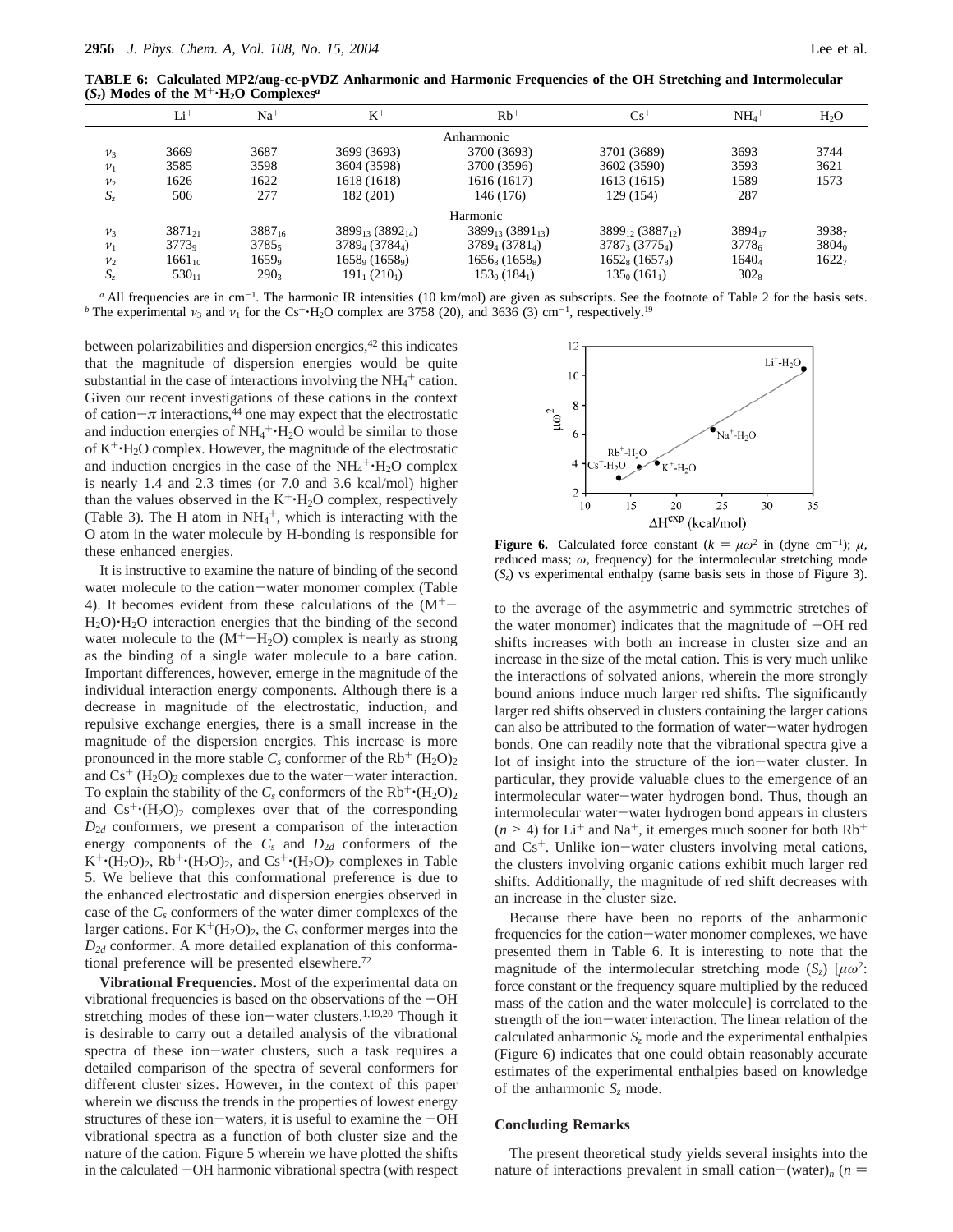<sup>1</sup>-6) clusters. Apart from providing the most consistent theoretical comparison of cation-water interactions involving various kinds of monovalent cations, we have also provided a detailed description of the magnitudes of the interaction energy components of the cation-water interactions. This, we believe, would enable one to obtain a thorough understanding of ionspecific recognition and its utility in designing novel molecular systems and functional materials.77 It would also promote the development of new potential models to describe ionwater interactions. In particular, the energy components of the interaction energies will be valuable in understanding the myriad structural manifestations of these small ion-water clusters and host-guest complexes. Given the current interest in biological and chemical systems, the present study would also help obtain a better perspective of noncovalent intermolecular interactions.

**Acknowledgment.** This work is affectionately dedicated to Professor Henry F. Schaefer III, an outstanding scientist and an exceptional mentor, on the occasion of his 60th birthday. This work was supported by the Creative Research Initiative Program of the Korean Ministry of Science and Technology. Partial support was also obtained from the Brain Korea 21 program of the Korean Ministry of Education. It is our pleasure to acknowledge Professor James M. Lisy, whose exquisite experiments on the  $Cs^+(H_2O)_{1-8}$  clusters gave us the impetus to undertake this work.

#### **References and Notes**

- (1) Lisy, J. M. *Int. Re*V*. Phys. Chem.* **<sup>1997</sup>**, *<sup>16</sup>*, 267.
- (2) Castleman, A. W. *Ad*V*. Gas-Phase Ion Chem.* **<sup>1998</sup>**, *<sup>3</sup>*, 185.

(3) (a) Searles, S. K.; Kebarle, P. *Can. J. Chem.* **1969**, *47*, 2619. (b) Dzidic, I.; Kebarle, P. *J. Phys. Chem.* **1970**, *74*, 1466. (c) Blades, A. T.; Jayaweera, P.; Ikonomou, M. G.; Kebarle, P. *J. Chem. Phys.* **1990**, *92*, 5900. (d) Blades, A. T.; Jayaweera, P.; Ikonomou, M. G.; Kebarle, P. *Int. J. Mass Spectrom. Ion Processes* **1990**, *102*, 251. (e) Hertel, I. V.; Huglin, C. Nitsch, C.; Schulz, C. P. *Phys. Re*V*. Lett.* **<sup>1991</sup>**, *<sup>67</sup>*, 1767.

(4) (a) Cunningham, A. J.; Payzant, J. D.; Kebarle, P. *J. Am. Chem. Soc.* **1972**, *94*, 7627; Grimsrud, E. P.; Kebarle, P. *J. Am. Chem. Soc.* **1973**, *95*, 7939. (b) Lau, Y. K.; Ikuta, S.; Kebarle, P. *J. Am. Chem. Soc.* **1982**, *104*, 1462.

(5) Payzant, J. D.; Cunningham, A. J.; Kebarle, P. *Can. J. Chem.* **1973**, *51*, 3242.

(6) (a) Rodgers, M. T.; Armentrout, P. B. *J. Phys. Chem. A* **1997**, *101*, 1238. (b) Dalleska, N. F.; Tjelta, B. L.; Armentout, P. B. *J. Phys. Chem.* **1994**, *98*, 4191.

(7) Stace, A. J. *Science* **2001**, *294*, 1292. Stace, A. J. *Phys. Chem. Chem. Phys.* **2001**, *3*, 1935. Stace, A. J. *J. Phys. Chem. A* **2002**, *106*, 7993.

(8) Richens, D. T. *The Chemistry of Aqua Ions*; Wiley: Chichester, U.K., 1997.

(9) Glusker, J. P.; Katz, A. K.; Bock, C. W. *Rigaku J.* **1999**, *16*, 8. (10) Subirana, J. A.; Soler-Lo´pez, M. *Annu. Re*V*. Biophys. Biomol. Struct.* **2003**, *32*, 27.

(11) Rasaiah, J. C.; Lynden-Bell, R. M. *Philos. Trans. R. Soc., Ser. A* **2001**, *359*, 1545.

(12) Tarakeshwar, P.; Lee, H. M.; Kim, K. S. Insights from theoretical investigations of aqueous clusters. In *Reviews of Modern Quantum Chemistry*; Sen, K. D., Ed.; World Scientific: Singapore, 2002; pp 1642- 1683.

(13) Newton, M. D. *J. Chem. Phys*. **<sup>1977</sup>**, *<sup>67</sup>*, 5535-5546.

(14) Honma, K.; Sunderlin, L. S.; Armentrout, P. B. *J. Chem. Phys*. **<sup>1993</sup>**, *<sup>99</sup>*, 1623-1632.

(15) Jiang, J.-C.; Wang, Y.-S.; Chang, H.-C.; Lin, S. H.; Lee, Y. T.; Niedner-Schatteburg, G.; Chang, H.-C. *J. Am. Chem. Soc*. **<sup>2000</sup>**, *<sup>122</sup>*, 1398- 1410.

(16) Wang, Y.-S.; Chang, H.-C.; Jiang, J.-C.; Lin, S. H.; Lee, Y. T.; Chang, H.-C. *J. Am. Chem. Soc*. **<sup>1998</sup>**, *<sup>120</sup>*, 8777-8788.

(17) Nielsen, S. B.; Masella, M.; Kebarle, P. *J. Phys. Chem. A* **1999**, *103*, 9891.

(18) Kebarle, P. *Annu. Re*V*. Phys. Chem.* **<sup>1977</sup>**, *<sup>28</sup>*, 445.

(19) Weinheimer, C. J.; Lisy, J. M. *J. Chem. Phys.* **1996**, *105*, 2938. (20) Vaden, T. D.; Forinash, B.; Lisy, J. M. *J. Chem. Phys.* **2002**, *117*, 4628

(21) Kistenmacher, H.; Pokie, H.; Clementi, E. *J. Chem. Phys.* **1974**, *61*, 799.

(22) Chandrasekhar, J.; Spellmeyer, D.; Jorgensen, W. L. *J. Am. Chem. Soc.* **1984**, *106*, 903.

(23) Sung, S. S.; Jordan, P. C. *J. Chem. Phys.* **1986**, *85*, 4045. Lin, S.; Jordan, P. C. *J. Chem. Phys.* **1988**, *89*, 7492.

(24) Kaupp, M.; Schleyer, P. v. R. *J. Phys. Chem.* **1992**, *96*, 7316. (25) Feller, D.; Glendening, E. D.; Kendall, R. A.; Peterson, K. A. *J. Chem. Phys.* **1994**, *100*, 4981

(26) Glendening, E. D.; Feller, D. *J. Phys. Chem.* **1995**, *99*, 3060.

(27) Feller, D.; Glendening, E. D.; Woon, D. E.; Feyereisen, M. W. *J. Chem. Phys.* **1995**, *103*, 3526.

(28) Mhin, B. J.; Kim, J.; Kim, K. S. *Chem. Phys. Lett.* **1993**, *216*, 305. (29) Kim, K. S.; Lee, J. Y.; Lee, S. J.; Ha, T.-K.; Kim, D. H. *J. Am. Chem. Soc.* **1994**, *116*, 7399.

(30) Kim, J.; Lee, S.; Cho, S. J.; Mhin, B. J.; Kim, K. S. *J. Chem. Phys.* **1995**, *102*, 839.

(31) Lee, H. M.; Kim, J.; Lee, S.; Mhin, B. J.; Kim, K. S. *J. Chem. Phys.* **1999**, *111*, 3995.

(32) Zundel, G.; Eckert, M. *J. Mol. Struct. (THEOCHEM)* **1989**, *200*, 73.

(33) Meot-Ner, M. *J. Am. Chem. Soc.* **1984**, *106*, 1265; Meot-Ner, M.; Speller, C. V. *J. Phys. Chem.* **1986**, *90*, 6616.

(34) Pullman, A.; Claverie, P.; Cluzan, M.-C. *Chem. Phys. Lett.* **1985**, *117*, 419.

(35) Contador, J. C.; Aguilar, M. A.; Olivares del Valle, F. J. *Chem. Phys.* **1997**, *214*, 113.

(36) Brown, R. J. C. *J. Mol. Struct*. **<sup>1995</sup>**, *<sup>345</sup>*, 77-81. (37) Dorman, V. L.; Jordan, P. C. *J. Chem. Phys.* **2003**, *118*, 1333.

(38) Masella, M.; Cuniasse, P. *J. Chem. Phys.* **2003**, *119*, 1866.

(39) Spångberg. D.; Hermansson, K. *J. Chem. Phys.* **2003**, *119*, 7263.

(40) Lee, E. C.; Lee, H. M.; Tarakeshwar, P.; Kim, K. S. *J. Chem. Phys.* **2003**, *119*, 7725.

(41) Tarakeshwar, P.; Kim, K. S. *Nanorecognition*, In *Encyclopedia of Nanoscience and Nanotechnology*; American Science Publishers: Stevenson Ranch, CA, 2003.

(42) Stone, A. J. *The Theory of Intermolecular Forces*; Clarendon Press: Oxford, U.K., 1996.

(43) Kim, K. S.; Tarakeshwar, P.; Lee, J. Y. *Chem. Re*V. **<sup>2000</sup>**, *<sup>100</sup>*, 4145.

(44) Kim, D.; Hu, S.; Tarakeshwar, P.; Kim, K. S. *J. Phys. Chem. A* **2003**, *107*, 1228.

(45) Tarakeshwar, P.; Choi, H. S.; Kim, K. S. *J. Am. Chem. Soc*. **2001**, *123*, 3323.

(46) Tarakeshwar, P.; Choi, H. S.; Lee, S. J.; Lee, J. Y.; Kim, K. S.; Ha, T.-K.; Jang, J. H.; Lee, J. G.; Lee, H. *J. Chem. Phys.* **1999**, *111*, 5838.

(47) Tarakeshwar, P.; Kim, K. S.; Brutschy, B. *J. Chem. Phys*. **2000**, *112*, 1769.

(48) Tarakeshwar, P.; Kim, K. S.; Brutschy, B. *J. Chem. Phys*. **2001**, *114*, 1295.

(49) Tarakeshwar, P.; Kim, K. S. *J. Mol. Struct.* **2002**, *615*, 227.

(50) Tarakeshwar, P.; Kim. K. S.; Kraka, E.; Cremer, D. *J. Chem. Phys.* **2001**, *115*, 6018.

(51) Clabo, D. A.; Allen, W. D.; Remington, R. B.; Yamaguchi, Y.; Schaefer, H. F. *Chem. Phys.* **1988**, *123*, 187.

(52) Miller, W. H.; Handy, N. C.; Adams, J. E. *J. Chem. Phys.* **1980**, *72*, 99.

(53) Gerber, R. B.; Brauer, B.; Gregurick, S. K.; Chaban, G. M. *Phys. Chem. Commun.* **2002**, *5*, 142.

(54) Chaban, G. M.; Jung, J. O.; Gerber, R. B. *J. Phys. Chem. A* **2000**, *104*, 2772.

(55) Choi, H. S.; Suh, S. B.; Cho, S. J.; Kim, K. S. *Proc. Natl. Acad. Sci. U.S.A.* **1998**, *98*, 12094.

(56) Hong, B. H.; Lee, J. Y.; Lee, C.-W.; Kim, J. C.; Bae, S. C.; Kim, K. S. *J. Am. Chem. Soc.* **2001**, *123*, 10748.

(57) Hong, B. H.; Bae, S. C.; Lee, C.-W.; Jeong, S.; Kim, K. S. *Science* **2001**, *294*, 348. Kim, K. S. *Curr. Appl. Phys.* **2002**, *2*, 65.

(58) Ihm, H.; Yun, S.; Kim, H. G.; Kim, J. K.; Kim, K. S. *Org. Lett.* **2002**, *4*, 2897. Yun, S.; Kim, Y.-O.; Kim, D.; Kim, H. G.; lhm, H.; Kim, J. K.; Lee, C.-W.; Lee, W. J.; Yoon, J.; Oh, K. S.; Yoon, J.; Park, S.-M.; Kim, K. S. *Org. Lett.* **2003**, *5*, 471. Yun, S.; Ihm, H.; Kim, H. G.; Lee, C.-W.; Banyopadhyay, I.; Oh, K. S.; Gong, Y. J.; Lee, J. W.; Yoon, J.; Lee, H. C.; Kim, K. S. *J. Org. Chem.* **2003**, *68*, 2467*.*

(59) Chalasin´ski, G.; Szczes´niak, M. M. *Chem. Re*V*.* **<sup>1994</sup>**, *<sup>94</sup>*, 1723. Chalasin´ski, G.; Szcz*e*s´niak, M. M. *Chem. Re*V*.* **<sup>2000</sup>**, *<sup>100</sup>*, 4227.

(60) Frisch, M. J.; Trucks, G. W.; Schlegel, H. B.; Scuseria, G. E.; Robb, M. A.; Cheeseman, J. R.; Montgomery, J. A., Jr.; Vreven, T.; Kudin, K. N.; Burant, J. C.; Millam, J. M.; Iyengar, S. S.; Tomasi, J.; Barone, V.; Mennucci, B.; Cossi, M.; Scalmani, G.; Rega, N.; Petersson, G. A.; Nakatsuji, H.; Hada, M.; Ehara, M.; Toyota, K.; Fukuda, R.; Hasegawa, J.; Ishida, M.; Nakajima, T.; Honda, Y.; Kitao, O.; Nakai, H.; Klene, M.; Li, X.; Knox, J. E.; Hratchian, H. P.; Cross, J. B.; Adamo, C.; Jaramillo, J.; Gomperts, R.; Stratmann, R. E.; Yazyev, O.; Austin, A. J.; Cammi, R.;